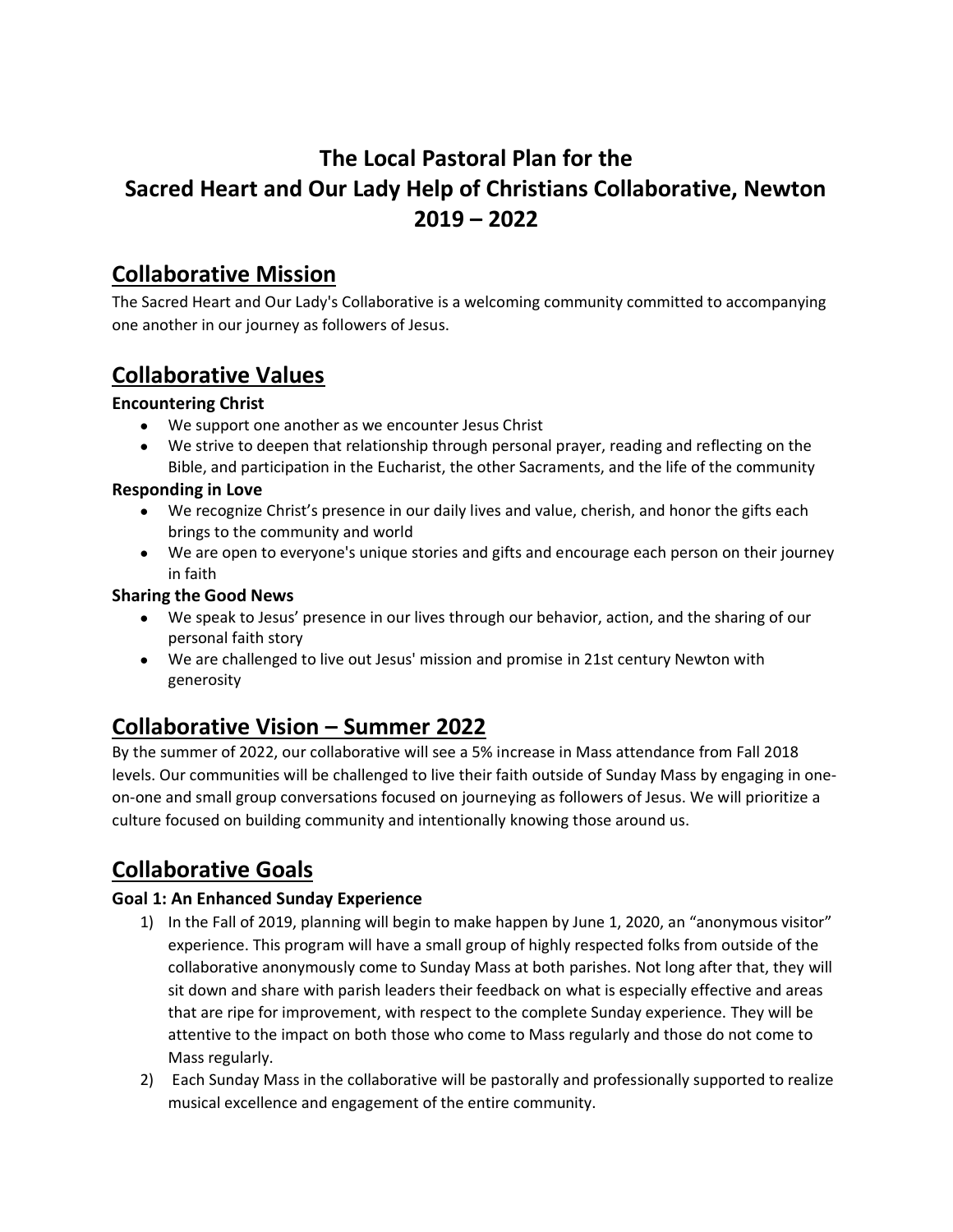- a. Fall 2019 The parish Directors of Music, in consultation with the collaborative staff and parish liturgy committees, will identify the musical needs for each liturgical community in the collaborative, understanding that each weekend celebration of the Mass warrants specific attention to resources, instrumentation, and style.
	- i. The directors will create a long-term plan to support the choirs that are a primary feature of the 9:00AM and 10:00AM Masses, including the possible addition of paid section leaders, instrumentalists, and the purchase of sheet music appropriate to that ensemble. Likewise the ensembles at the 12:00PM and 6:00PM Masses will be supported so as to ensure their success (hiring of musicians when necessary to fill in gaps)
	- ii. The directors will draw more deeply on the established culture of welcome within their ministries to encourage parishioners to participate in their ensembles, thereby lifting up the musical gifts found naturally within the community.
	- iii. Given that the cantor greeting begins each gathering of the community for Mass, the directors will work together with their cantors to foster our atmosphere of hospitality and welcome through their word choice and tone.
- b. Spring 2020 The Pastor, Finance Councils and Directors of Music will meet with the goal of financially supporting as much as possible the funding for the professional musicians and resources needed to realize this musical vision.
- c. Fall 2020 Implementation of a musical vision for each weekend Mass will be in place
- 3) In the Fall of 2019, four parishioners will be identified in each parish to serve as leaders of hospitality and welcome in the community. These leaders will be responsible for:
	- a. Fall 2019 Assess the hospitality needs of the communities present at each Sunday/vigil Mass
	- b. Fall 2019 Identify and form parishioners in each Mass community that will primarily focus on hospitality on Sundays/ vigils
	- c. Spring 2020 Commission these parishioners to engage and connect new and long-time parishioners to the parish community
	- d. Fall 2020 Spring 2021 Identify and implement concrete actions at Sunday/vigil Masses that aid a sense of belonging and community. This could include:
		- i. Permanently staffed Welcome Table
		- ii. Parish office hours on Sunday/ weekends
		- iii. Freeing lay professional staff from liturgical roles on weekend masses to talk with more parishioners

### **Goal 2 – Following Jesus and Sharing our Faith**

1) Continued implementation of a comprehensive culture of outreach and formation in the collaborative centered on three pillars:

- a. Evangelical Catholic's Reach More formation experience with specific attention to the demographics of the parishes will continue with at least one training group per year in order to realize parish leaders for new small faith groups, and other evangelizing efforts.
- b. By February of 2020 the Pastor will create a committee to evaluate the visibility and evangelizing impact of our collaborative properties, programs, events and ministries. This